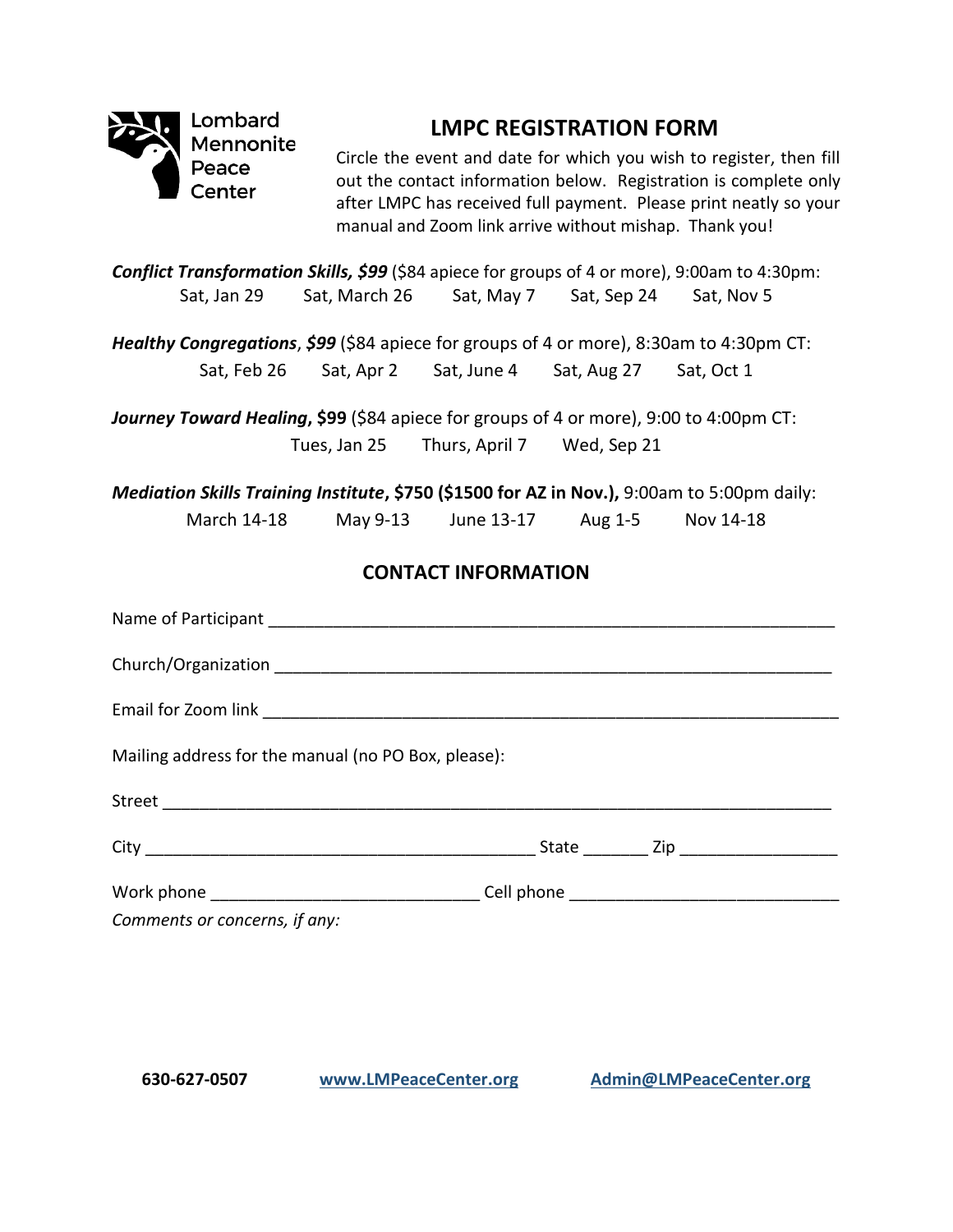| Mailing address for the manual: |  |  |
|---------------------------------|--|--|
|                                 |  |  |
|                                 |  |  |
|                                 |  |  |
|                                 |  |  |
|                                 |  |  |
|                                 |  |  |
| Mailing address for the manual: |  |  |
|                                 |  |  |
|                                 |  |  |
|                                 |  |  |
|                                 |  |  |
|                                 |  |  |
|                                 |  |  |
| Mailing address for the manual: |  |  |
|                                 |  |  |
|                                 |  |  |
|                                 |  |  |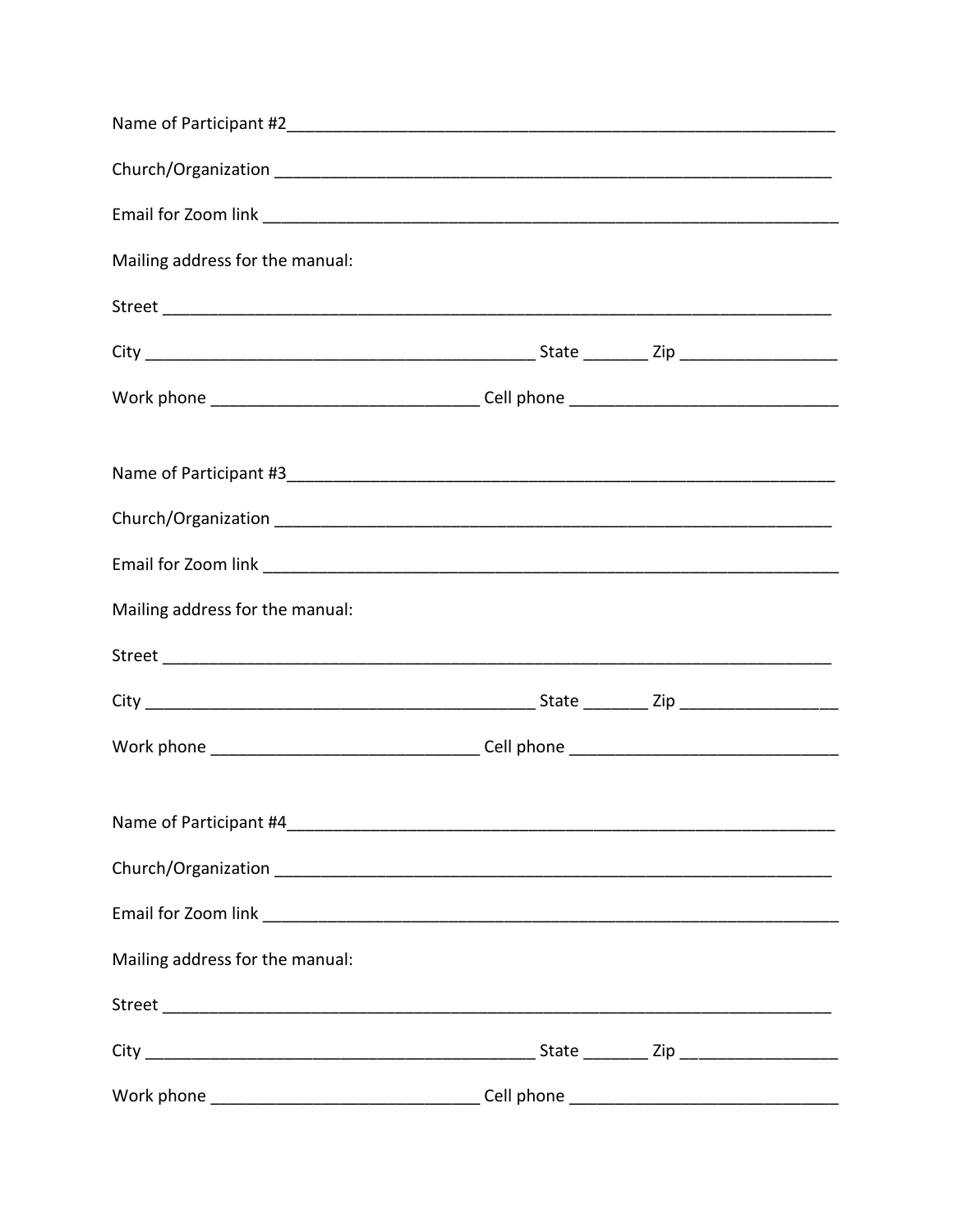| Mailing address for the manual: |  |  |
|---------------------------------|--|--|
|                                 |  |  |
|                                 |  |  |
|                                 |  |  |
|                                 |  |  |
|                                 |  |  |
|                                 |  |  |
|                                 |  |  |
| Mailing address for the manual: |  |  |
|                                 |  |  |
|                                 |  |  |
|                                 |  |  |
|                                 |  |  |
|                                 |  |  |
|                                 |  |  |
|                                 |  |  |
| Mailing address for the manual: |  |  |
|                                 |  |  |
|                                 |  |  |
|                                 |  |  |